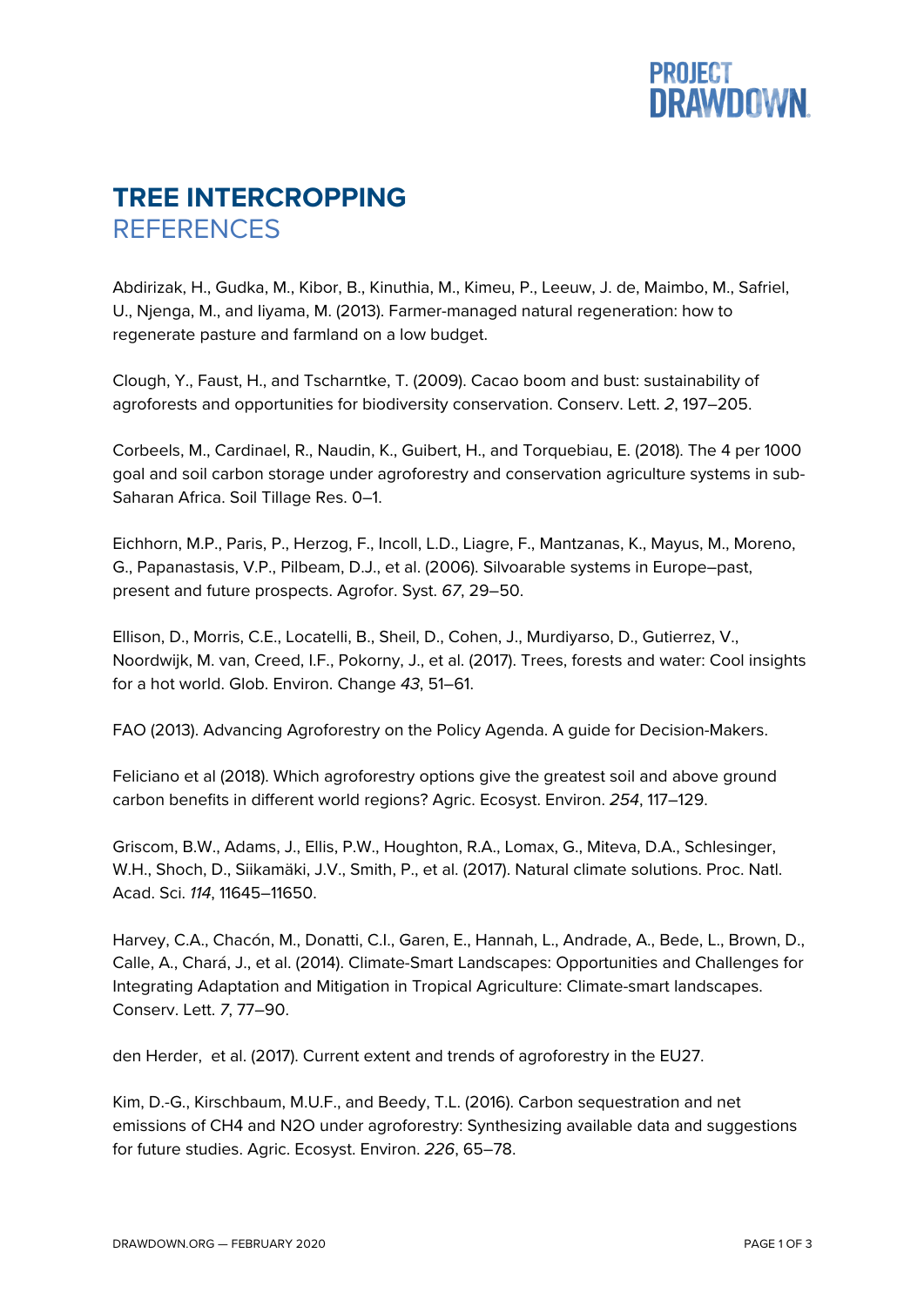Kinama, J.M., Stigter, C.J., Ong, C.K., Ng'ang'a, J.K., and Gichuki, F.N. (2007). Contour Hedgerows and Grass Strips in Erosion and Runoff Control on Sloping Land in Semi-Arid Kenya. Arid Land Res. Manag. *21*, 1–19.

Lal, R. (2014). Abating Climate Change and Feeding the World Through Soil Carbon Sequestration. In Soil as World Heritage, D. Dent, ed. (Dordrecht: Springer Netherlands), pp. 443–457.

Lal, R., Smith, P., Jungkunst, H.F., Mitsch, W.J., Lehmann, J., Nair, P.K.R., McBratney, A.B., de Moraes Sá, J.C., Schneider, J., Zinn, Y.L., et al. (2018). The carbon sequestration potential of terrestrial ecosystems. J. Soil Water Conserv. *73*, 145A-152A.

Lasco (2006). 2006 IPCC Guidelines for National Greenhouse Gas Inventories - Volume 5.

de Leeuw, J. (2017). Treesilience: An assessment of the resilience provided by trees in the drylands of Eastern Africa Edited (World Agroforestry Center (ICRAF)).

Montagnini, F. (2015). Función de los sistemas agroforestales en la adaptación y mitigación del cambio climático. In Sistemas Agroforestales: Funciones Productivas, Socioeconómicas y Ambientales, (Turrialba, Costa Rica: CATIE), pp. 269–298.

Moreno, G., Obrador, J.J., and García, A. (2007). Impact of evergreen oaks on soil fertility and crop production in intercropped dehesas. Agric. Ecosyst. Environ. *119*, 270–280.

Nair, P.K.R., Viswanath, S., and Lubina, P.A. (2017). Cinderella agroforestry systems. Agrofor. Syst. *91*, 901–917.

Pimentel, D., Cerasale, D., Stanley, R.C., Perlman, R., Newman, E.M., Brent, L.C., Mullan, A., and Chang, D.T.-I. (2012). Annual vs. perennial grain production. Agric. Ecosyst. Environ. *161*, 1–9.

Saka, A., Bunderson, W., Itimu, O., Phombeya, H., and Mbekeani, Y. (1994). The effects of Acacia albida on soils and maize grain yields under smallholder farm conditions in Malawi. For. Ecol. Manag. *64*, 217–230.

Schoeneberger, M., Bentrup, G., de Gooijer, H., Soolanayakanahally, R., Sauer, T., Brandle, J., Zhou, X., and Current, D. (2012). Branching out: Agroforestry as a climate change mitigation and adaptation tool for agriculture. J. Soil Water Conserv. *67*, 128A-136A.

Simelton, E., Dam, B.V., and Catacutan, D. (2015). Trees and agroforestry for coping with extreme weather events: experiences from northern and central Viet Nam. Agrofor. Syst. *89*, 1065–1082.

Smith, J. (2010). The history of temperate agroforestry.